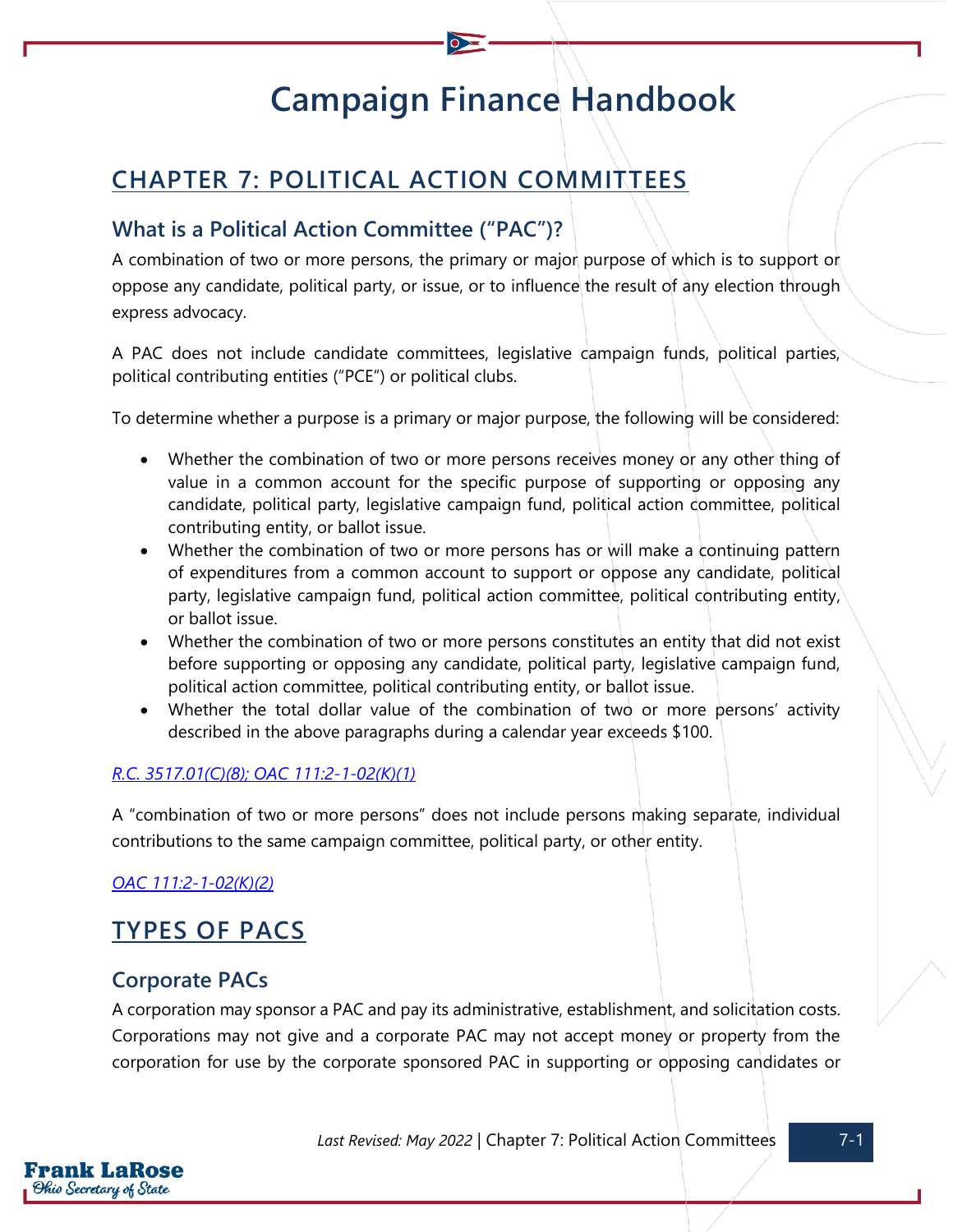another partisan political purpose. The Ohio Administrative Code gives detailed information on corporate PAC activity, including:

 $\bullet$ 

- Reporting and disclosure requirements;
- Allowable corporate payments of the administrative, establishment, and solicitation expenses of its PAC;
- Social event and fundraising requirements;
- Permitted communications between the corporation and its PAC; and
- Prohibited uses of corporate money or property.

#### *[R.C. 3517.082,](https://codes.ohio.gov/ohio-revised-code/section-3517.082) [3599.03;](https://codes.ohio.gov/ohio-revised-code/section-3599.03) [OAC 111:2-3-01](https://codes.ohio.gov/ohio-administrative-code/chapter-111:2-3) [through](https://codes.ohio.gov/ohio-administrative-code/chapter-111:2-3) [111:2-3-08](https://codes.ohio.gov/ohio-administrative-code/chapter-111:2-3)*

### **Federal PACs (FSL PACs)**

A PAC registered with the Federal Election Commission ("FEC") may use its federal PAC account to make non-federal disbursements in Ohio. Such a PAC is called a federal, state, and local PAC ("FSL"). Before such a disbursement is made, the FSL PAC must register with the Secretary of State's Office by filing a copy of the most recent Statement of Organization that it filed with the FEC. If information listed on the Statement of Organization changes, the FSL Pac must file a copy of the updated Statement of Organization with the Secretary of State at the same time it is filed with the FEC. Whenever an FSL PAC files a report with the FEC that includes Ohio non-federal activity, the FSL PAC must file a copy of that same report with the Secretary of State. Ohio law requires a FSL to file only the *summary page*, the *detailed summary page*, and *any disbursement pages that reflect Ohio non-federal activity*. FSL reports are due on the federal filing deadlines.

The campaign committees of a candidate for federal office wishing to make expenditures to Ohio non-federal candidate committees, Ohio PACs PCEs, legislative campaign funds, state political party funds, or county political party funds must first register as an FSL PAC before making such expenditures. The PAC is then subject to the reporting requirements and contributions limits of any other FSL PAC.

#### *[R.C. 3517.107;](https://codes.ohio.gov/ohio-revised-code/section-3517.107) [OAC 111:2-1-07](https://codes.ohio.gov/ohio-administrative-code/rule-111:2-1-07)*

If an FSL contributes during a calendar year from its federal account in connection with a state or local election in Ohio to an affiliated state or local PAC, then the FSL must file Form 31-R, Federal, [State, and Local Ohio Residents Receipt Report](https://www.ohiosos.gov/globalassets/candidates/forms/31r.pdf) with the Secretary of State by the last business day in January of the next calendar year. The statement must list the names and addresses of each contributor residing in Ohio that contributed to the FSL during the calendar year covered by the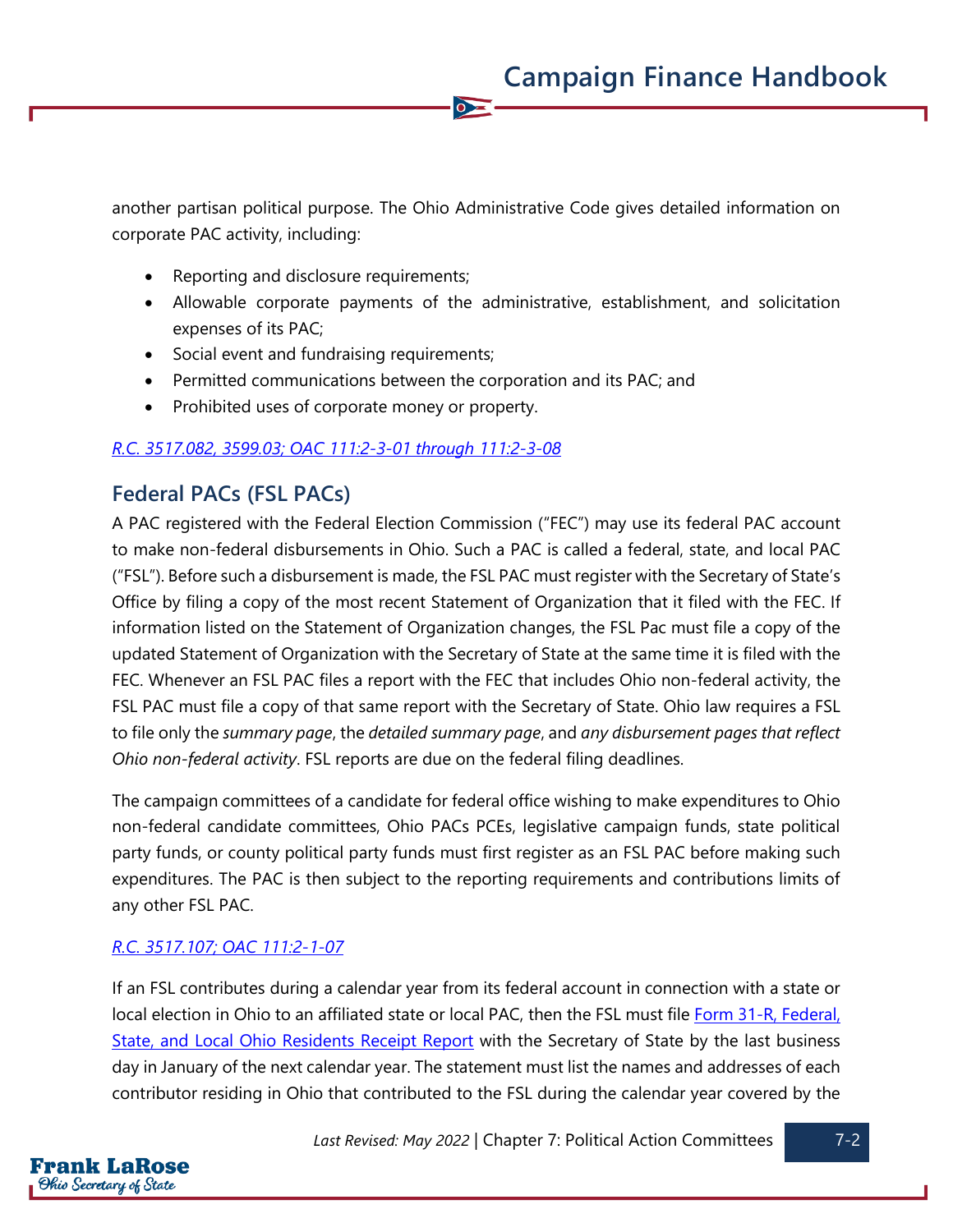statement. The statement must also list the aggregate amount of each contributor's contribution received during that calendar year.

 $\overline{\bullet}$ 

This information is not intended to address federal filing and disclosure requirements as enforced by the Federal Election Commission (FEC). Contact the FEC for more federal filing information. The phone numbers for the FEC are (800) 424-9530 and (202) 694-1000. The FEC website is: [FEC.gov.](https://www.fec.gov/)

### **Labor Organization PACs**

A labor organization may sponsor a PAC and pay its administrative, establishment, and solicitation costs. Labor organizations may not give and a labor organization PAC may not accept money or property from the labor organization for use by the labor organization sponsored PAC in supporting or opposing candidates or another partisan political purpose. The Ohio Administrative Code gives detailed information on labor organization PAC activity, including:

- Reporting and disclosure requirements;
- Allowable payments of the administrative, establishment, and solicitation expenses of its PAC;
- Social event and fundraising requirements; and
- Prohibited uses of money or property.

#### *[R.C. 3517.082,](https://codes.ohio.gov/ohio-revised-code/section-3517.082) [3599.03;](https://codes.ohio.gov/ohio-revised-code/section-3599.03) [OAC 111:2-3-01](https://codes.ohio.gov/ohio-administrative-code/chapter-111:2-3) [through](https://codes.ohio.gov/ohio-administrative-code/chapter-111:2-3) [111:2-3-08](https://codes.ohio.gov/ohio-administrative-code/chapter-111:2-3)*

Labor organizations may also operate as a political contributing entity (PCE). For more information, see [Chapter 8, Political Contributing Entities.](https://www.ohiosos.gov/globalassets/candidates/cfguide/chapters/chapter8.pdf)

### **Non-Ohio PACs**

Any non-Ohio, non-FSL PAC wishing to influence state or local elections in Ohio must comply with Ohio laws and rules regulating PACs. Thus, before receiving contributions or making expenditures, the entity must file [Form 30-D, Designation of Treasurer.](https://www.ohiosos.gov/globalassets/candidates/forms/30d.pdf) Contributions raised before the Designation of Treasurer is filed may not be transferred into the Ohio-registered PAC.

Expenditures made to influence Ohio state or local elections must be itemized on **Form 31-B**, [Statement of Expenditures.](https://www.ohiosos.gov/globalassets/candidates/forms/31b.pdf) PACs are not required to itemize expenditures made to influence elections outside of Ohio. PACs may list these expenditures on the Statement of Expenditures under the label, "Non-Ohio Activity" with a lump sum aggregate amount. Copies of canceled checks or paid receipts for Ohio-related expenditures over \$25 must be provided.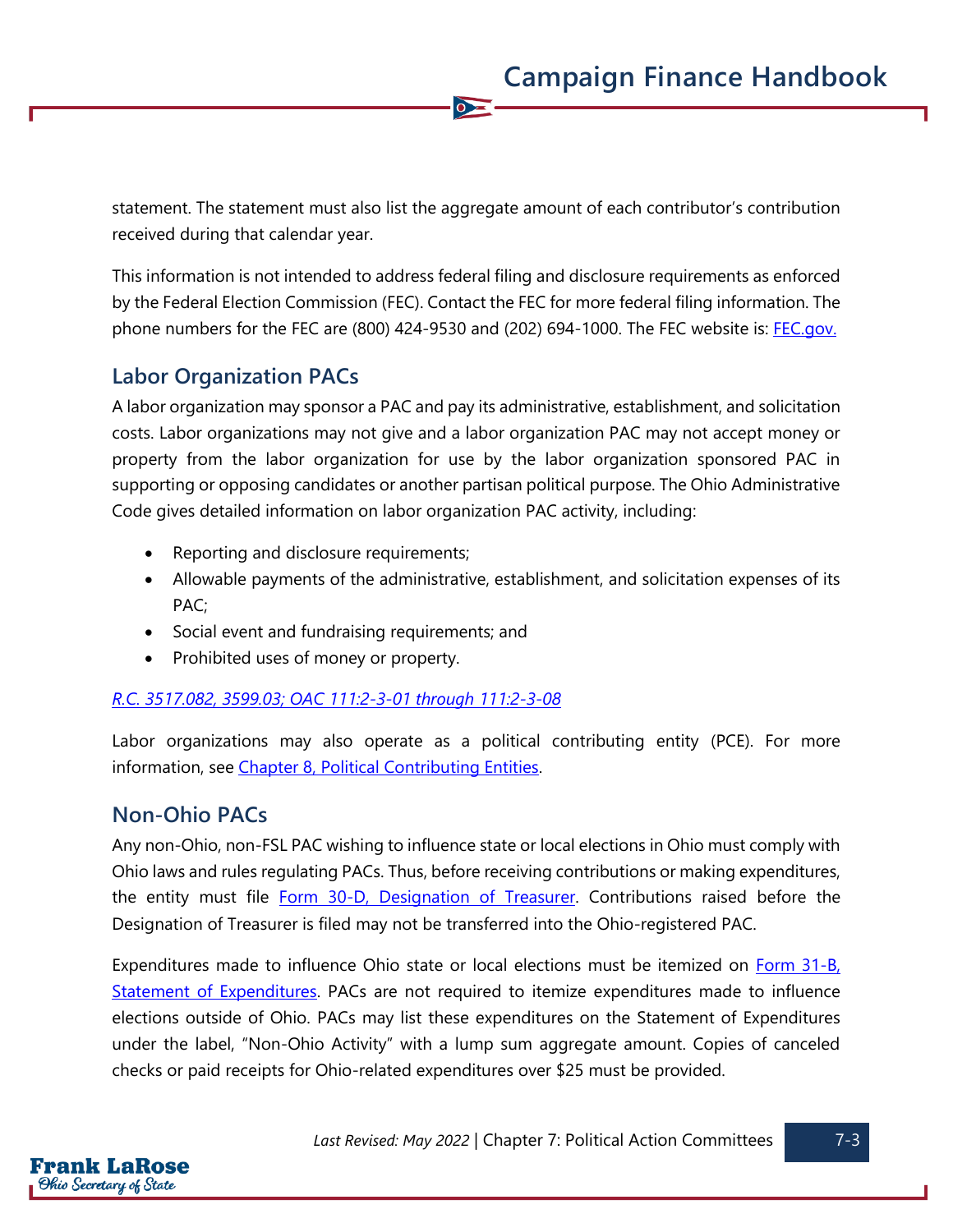Any campaign committee, political action committee, political contributing entity, legislative campaign fund, or political party that receives a contribution from a non-Ohio PAC before the entity's filing of a Designation of Treasurer must return the contribution to the non-Ohio PAC.

 $\overline{\bullet}$ 

#### *[R.C. 3517.10\(D\);](https://codes.ohio.gov/ohio-revised-code/section-3517.10) [OAC 111:2-4-03;](https://codes.ohio.gov/ohio-administrative-code/rule-111:2-4-03) [OEC Adv. 2006ELC-03](https://elc.ohio.gov/wps/portal/gov/elc/opinions-decisions/advisory-opinions/by-year/2006-03)*

### **Political Clubs**

A political club is not a PAC and is not required to file a Designation of Treasurer or campaign finance reports. An entity considered a political club must meet all of these requirements:

- Formed primarily for social purposes;
- Consists of one hundred members or less
- Has officers and periodic meetings;
- Has less than \$2,500 in its treasury at all times; and
- Gives \$1,000 or less in contributions to political entities per calendar year.

A political club that chooses to file a Designation of Treasurer becomes a registered PAC and must file campaign finance reports.

#### *[R.C. 3517.01\(C\)\(8\)\(b\);](https://codes.ohio.gov/ohio-revised-code/section-3517.01) [OAC 111:2-1-02\(L\)](https://codes.ohio.gov/ohio-administrative-code/rule-111:2-1-02)*

### **What to Do First**

Before receiving contributions or making expenditures, a Political Action Committee (PAC) must file [Form 30-D, Designation of Treasurer.](https://www.ohiosos.gov/globalassets/candidates/forms/30d.pdf) This form registers the PAC and includes basic information such as the name and address of the PAC, the name and address of the treasurer and deputy treasurer, if applicable, and any affiliated PACs or sponsoring organizations.

PACs organized only to support or oppose a ballot issue are considered Ballot Issue Committees. Please refer to Chapter [9, Ballot Issue Committees.](https://www.ohiosos.gov/globalassets/candidates/cfguide/chapters/chapter9.pdf)

There are no statutory restrictions on who can be a treasurer. The authorized party must either designate themself or another person as the committee treasurer. A treasurer may appoint a deputy treasurer to assist in the accounting, record-keeping, and disclosure responsibilities. The authorized representative must sign to approve the DOT. The treasurer, and deputy treasurer if appointed, must sign the DOT to acknowledge their appointment.

PACs are responsible to keep all committee information updated (e.g., change in treasurer, change of committee name, change of address, or change of contact information) by filing an updated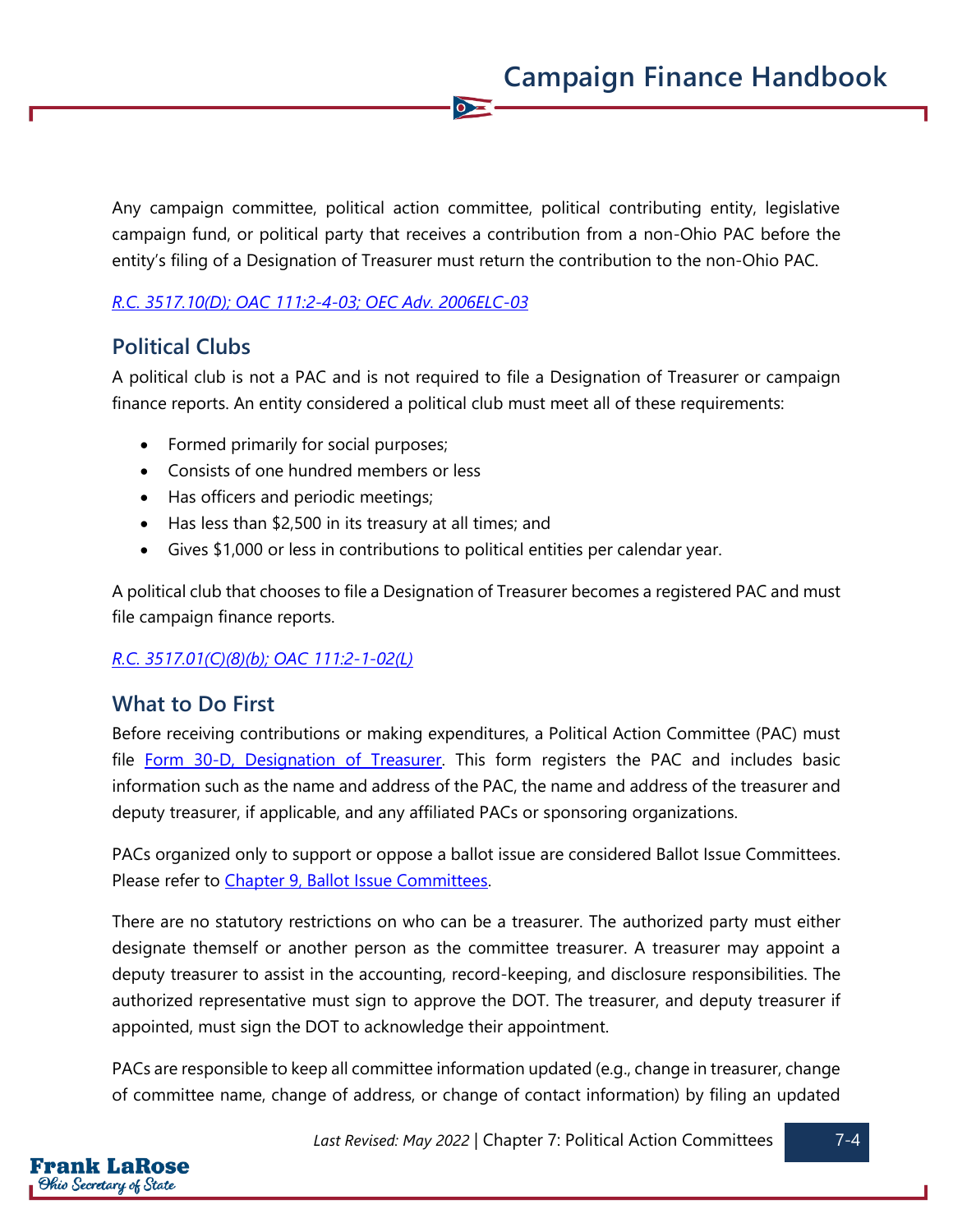Designation of Treasurer. This form must be completed in entirety each time it is filed, including all applicable signatures.

 $\overline{\bullet}$ 

#### *[R.C. 3517.081,](https://codes.ohio.gov/ohio-revised-code/section-3517.081) [3517.10\(D\)](https://codes.ohio.gov/ohio-revised-code/section-3517.10)*

### **Naming a Corporate or Labor Sponsored PAC**

A labor or corporate sponsored PAC's name must include the name of its sponsoring organization. PAC checks must contain the full name of the PAC, the PAC's address, and if the PAC files with the Secretary of State, then checks must also include the PAC's registration number.

#### *[R.C. 3517.10 \(D\) &](https://codes.ohio.gov/ohio-revised-code/section-3517.10) (E); [OAC 111:2-1-04](https://codes.ohio.gov/ohio-administrative-code/rule-111:2-1-04)*

#### **Bank Account**

A PAC must establish a bank account that is separate from all other accounts. All monetary contributions received must be deposited into this account. Contributions may not be placed in any other personal or business account. PACs must disclose all contributions received and expenses paid from this account.

#### *[R.C. 3517.10](https://codes.ohio.gov/ohio-revised-code/section-3517.10)*

Although Ohio law does not require a campaign committee to obtain a federal employer identification number (EIN), the committee's chosen financial institution may require an EIN for banking purposes. EINs are issued by the **[Internal Revenue Service](https://www.irs.gov/businesses/small-businesses-self-employed/apply-for-an-employer-identification-number-ein-online)** upon request and any questions on obtaining an EIN should be directed to the **IRS**.

#### **Where to File Reports**

Where reports are filed is based on the PAC's activity. Generally, PACs that contribute to county political parties, local candidate campaign committees, or local ballot issue committees will file the PAC's campaign finance reports with the local county board of elections.

PACs that contribute to candidates seeking election to a district office, other than a candidate for member of the General Assembly, or a ballot issue to be submitted to a multi-county district, will file campaign finance reports with the board of elections in the most populous county of that district.

PACs that contribute to candidates for member of the General Assembly, statewide candidates, statewide ballot issues, state political parties, or to other PACs that contribute to those candidates or issues will file its campaign finance reports with the Secretary of State.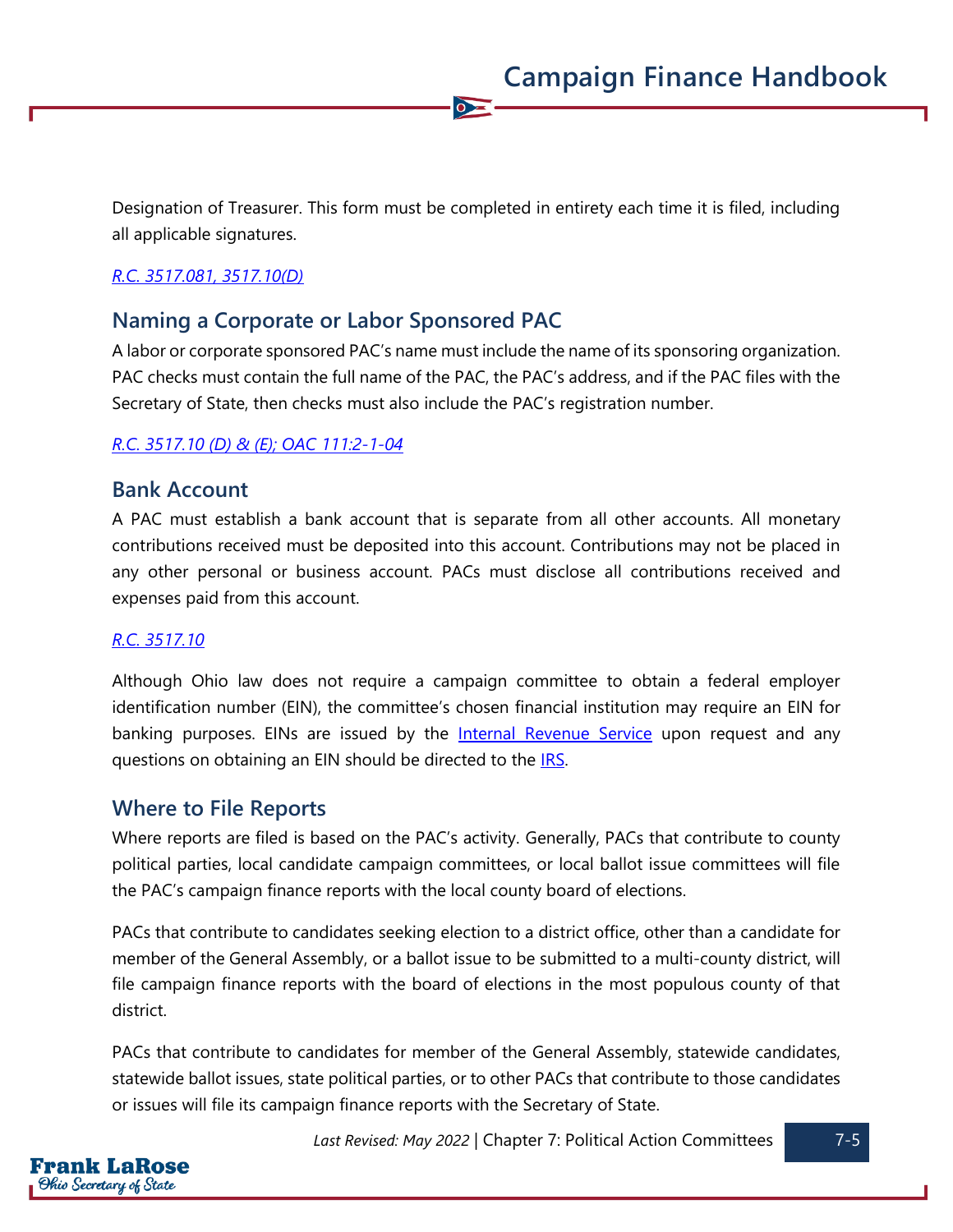All entities filing campaign finance reports with the Secretary of State's Office are subject to mandatory electronic filing. State law allows, but does not require, a local PAC to submit campaign finance reports electronically with the local county board of elections. See Chapter 13, Electronic [Filing of Campaign Finance Reports,](https://www.ohiosos.gov/globalassets/candidates/cfguide/chapters/chapter13.pdf) for more information on electronic filing.

 $\overline{\bullet}$ 

#### *[R.C. 3517.11\(A\);](https://codes.ohio.gov/ohio-revised-code/section-3517.11) [3517.106](https://codes.ohio.gov/ohio-revised-code/section-3517.106)*

Apart from non-Ohio and FSL PACs, PACs file their reports in only one location. PACs that want to spend money in regard to federal elections should contact the FEC for their requirements. A PAC that wishes to engage in both federal and non-federal activity should review the federal PAC section.

When a PAC must change its place of filing, it does so by filing an updated Form 30-D, Designation [of Treasurer.](https://www.ohiosos.gov/globalassets/candidates/forms/30d.pdf) The PAC files the original copy of the updated Designation of Treasurer form with the new place of filing. The PAC then sends a copy to the prior place of filing to indicate the intent to transfer filing obligations to a new location.

#### **When to File Reports**

PAC reports are due based on the nature and timing of the activity in which the PAC engages. A PAC must file pre- or post-election reports only when the PAC has activity intending to influence candidates or ballot issues appearing on the ballot. All mailed reports must be physically received by the Secretary of State or a board of elections to meet the filing deadline requirement. A report postmarked, but not received, by the deadline is a late filing.

#### **Reporting Deadlines:**

A PAC must file a **pre-election report** by 4 p.m. on the 12th day before an election (primary, general, or special) if the PAC spent or received \$1,000 or more to influence that election between the time the last report was filed and the  $20<sup>th</sup>$  day before the election. The \$1,000 threshold includes monetary and in-kind contributions, along with the value of any new loans received during the reporting period.

#### *[R.C. 3517.10\(A\)\(1\);](https://codes.ohio.gov/ohio-revised-code/section-3517.10) [OAC 111:2-4-04](https://codes.ohio.gov/ohio-administrative-code/rule-111:2-4-04)*

#### **Examples:**

❖ A PAC raises \$1,200 and spends \$875 in a pre-election period. The PAC made a \$500 contribution to a campaign committee whose candidate will appear on that election's ballot. Because the PAC contributed to influence the election and had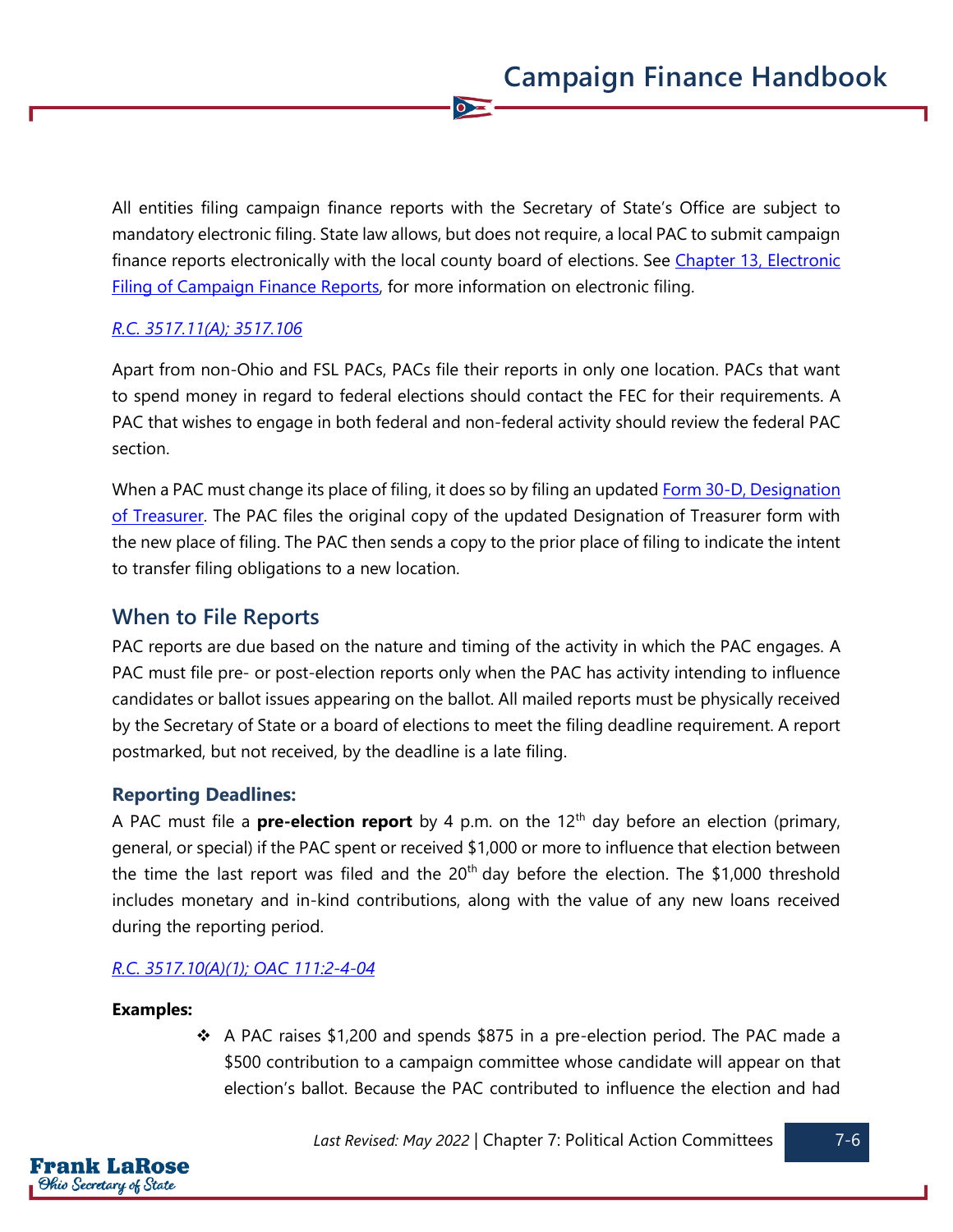more than \$1,000 in contributions in the pre-election period, the PAC must file a pre-election report.

❖ A PAC raises \$25,000 and spends \$400 in a pre-election period. None of the expenditure activity went to support or oppose any candidate or issue on that election's ballot. Because the PAC had no activity to influence the result of the election, a pre-election report is not due.

A PAC must file a **post-election report** by 4:00 p.m. on the 38th day after the election if the PAC received contributions or made expenditures to influence that election between the time the last report was filed and the 31st day after the election.

 $\overline{\bullet}$ 

#### *[R.C. 3517.10\(A\)\(2\);](https://codes.ohio.gov/ohio-revised-code/section-3517.10) [OAC 111:2-4-04](https://codes.ohio.gov/ohio-administrative-code/rule-111:2-4-04)*

#### **Examples:**

- ❖ A PAC raises \$500 and spends \$25 in a post-election period. The PAC made a \$25 contribution to a campaign committee whose candidate appeared on that election's ballot. Because the PAC made an expenditure to influence the election, the PAC must file a post-election report.
- $\div$  A PAC raises \$40,000 and spends \$1,400 in the combined pre- and post-election reporting periods. None of the PAC's expenditure activity in both the pre-election and post-election reporting periods have been to campaign committees whose candidate appeared on the ballot or to issues appearing on the ballot. Thus, because the PAC had no ballot-related activity, neither a pre-election nor a postelection report is due.

A PAC must file a **semiannual report** by 4 p.m. on the last business day of July if the PAC was not required to file a report after the immediately preceding primary election. A semiannual report should reflect all activity since the last report through June 30 and should reflect only the activity that has occurred since the previous report was filed.

#### *[R.C. 3517.10\(A\)\(4\)](https://codes.ohio.gov/ohio-revised-code/section-3517.10)*

A PAC must file an **annual report** by 4 p.m. on the last business day of January if the PAC was not required to file a report after the immediately preceding General Election. An annual report should reflect all activity since the last report through December 31 and should reflect only the activity that has occurred since the previous report was filed.

#### *[R.C. 3517.10\(A\)\(3\);](https://codes.ohio.gov/ohio-revised-code/section-3517.10) [OAC 111:2-4-04](https://codes.ohio.gov/ohio-administrative-code/rule-111:2-4-04)*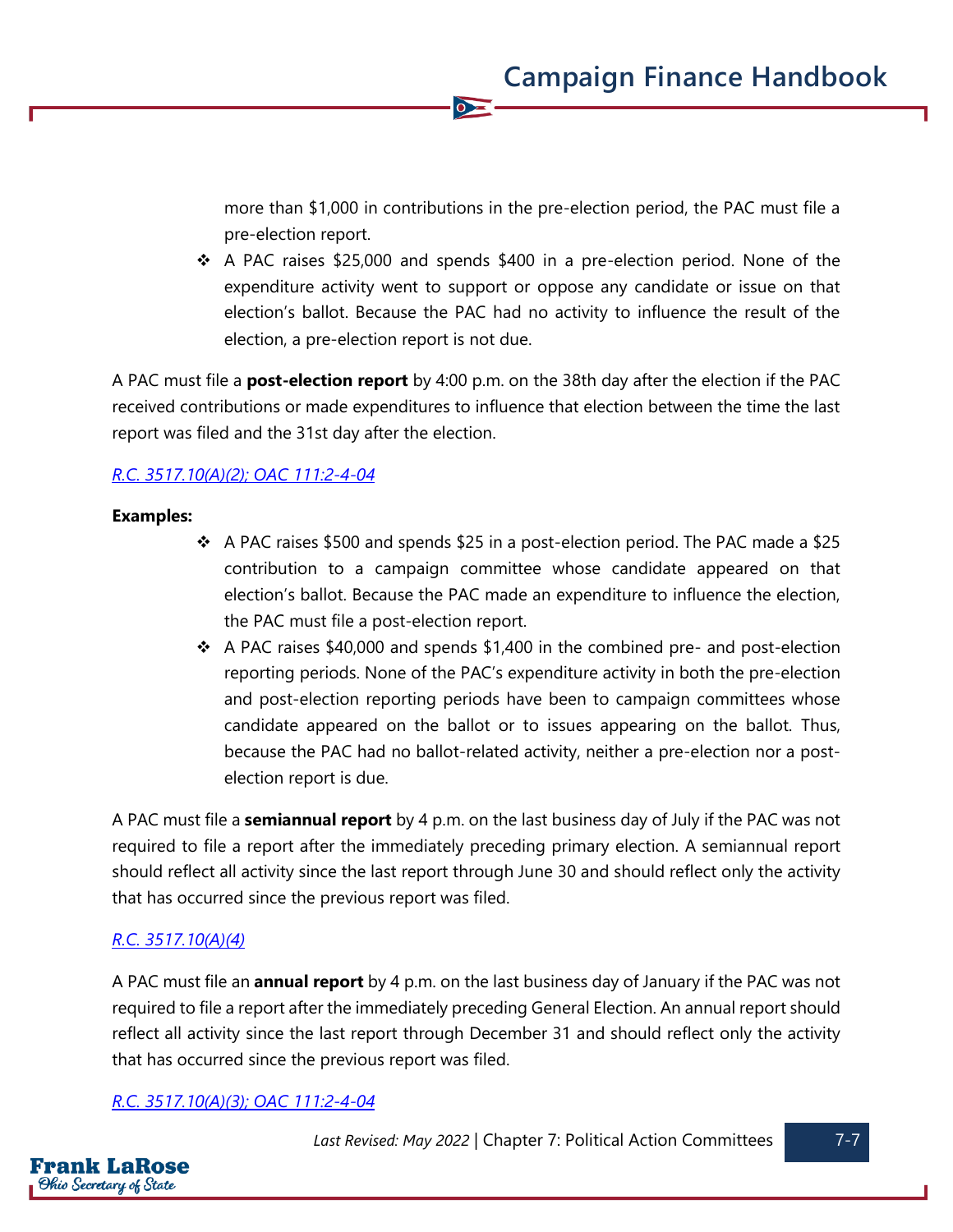The rules described in the pre- and post-election sections apply no matter when an election is held. For example, a PAC may have activity to influence a special election in February, a statewide primary in May, or a municipal primary in September. Based on the PAC's activity, any of these elections can trigger the "12-day before" or "38-day after" filing requirements.

 $\overline{\bullet}$ 

The purpose of a contribution to the PAC or the use of that contribution are the keys to determining whether a report will be required. The need for pre- and post-election reports will be determined by whether the PAC will be using the contribution to influence that election.

#### [R.C. 3517.01\(C\)\(5\)](https://codes.ohio.gov/ohio-revised-code/section-3517.01) & (6)

#### **Report Forms**

All reporting forms, along with instructions for their use, are available at the [Secretary of S](https://www.ohiosos.gov/campaign-finance/filing-forms/)tate's [website.](https://www.ohiosos.gov/campaign-finance/filing-forms/)

PACs not required to file electronically may download, complete, and print the forms for their paper filings. Filers may choose to create their own forms for use in paper filing, with the express written approval of the Secretary of State's Office, as long as they are substantially similar to the forms prescribed by the Secretary of State's Office.

#### *[OAC 111:2-4-10](https://codes.ohio.gov/ohio-administrative-code/rule-111:2-4-10)*

Filers seeking the approval of alternative paper forms may direct their request, along with a sample of each of the alternative forms to [CFinance@OhioSoS.gov](mailto:CFinance@OhioSoS.gov) or to:

Office of the Ohio Secretary of State Campaign Finance Division 22 North Fourth Street, 15<sup>th</sup> Floor Columbus, Ohio 43215

# **GENERAL RULES**

### **Treasurer Duties and Liability**

The treasurer and any appointed deputy treasurer of a PAC are legally responsible for campaign finance reporting requirements. The treasurer is appointed by an authorized representative of the PAC and must keep detailed records of everything received, given, or expended. A treasurer may appoint a deputy treasurer to assist in the accounting, record-keeping, and disclosure responsibilities.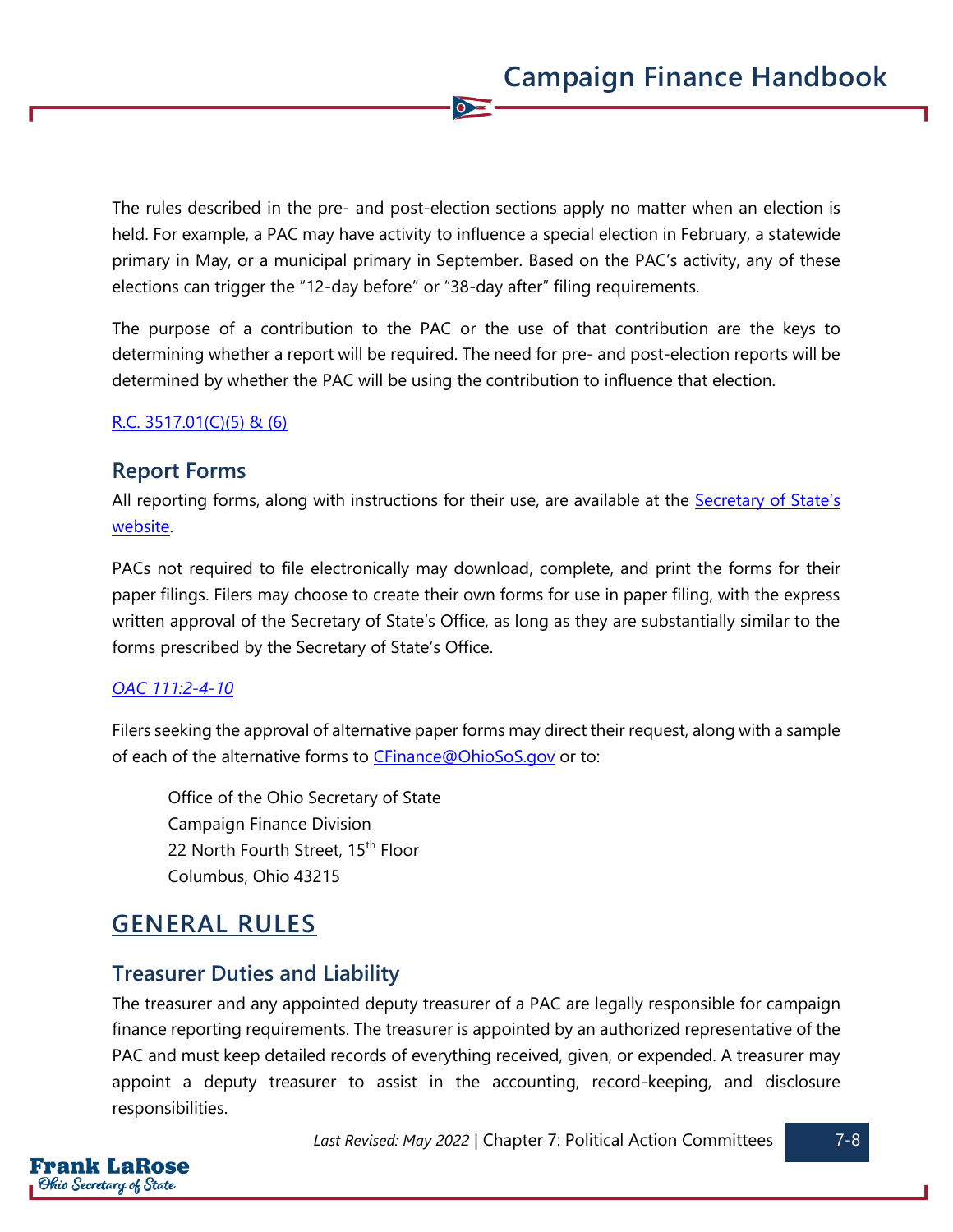Each report must contain a statement that the report is complete and accurate, subject to the penalty for election falsification (a felony of the fifth degree). Reports must be signed by the treasurer or a deputy treasurer. The treasurer must retain accurate records of all activity for six years.

 $\overline{\bullet}$ 

#### *[R.C. 3517.081,](https://codes.ohio.gov/ohio-revised-code/section-3517.081) [3517.10,](https://codes.ohio.gov/ohio-revised-code/section-3517.10) [3517.13,](https://codes.ohio.gov/ohio-revised-code/section-3517.13) [3517.992\(A\),](https://codes.ohio.gov/ohio-revised-code/section-3517.992) [3599.36;](https://codes.ohio.gov/ohio-revised-code/section-3599.36) [OAC 111:2-4-11,](https://codes.ohio.gov/ohio-administrative-code/rule-111:2-4-11) [111:2-4-13](https://codes.ohio.gov/ohio-administrative-code/rule-111:2-4-13)*

#### **Keeping Reports in Balance**

Errors and mistakes in the report can easily affect the balance on hand (Line 6) on a report's cover page, causing it to be incorrect. A treasurer should take two easy steps to avoid or detect potential problems in the report.

- When a report is completed, the balance on hand (Line 6) on the cover page should equal the balance listed on the committee's bank account statement. If the treasurer has reported all the necessary contributions and expenditures (including service charges, interest, and voided checks), then these balance figures should be the same.
- The treasurer should ensure the statements received from the bank are balanced against the committee's reports in a regular and timely fashion.

These two steps will go a long way to help a treasurer ensure that no contribution or expenditure information is incorrect or has been omitted.

#### **Sponsors**

A PAC sponsor is an organization that establishes or gives administrative support to a PAC. PACs sponsored by labor organizations and corporations should see their respective section in Chapter [10, Corporations and Labor Organizations,](https://www.ohiosos.gov/globalassets/candidates/cfguide/chapters/chapter10.pdf) for more information about what a corporation or labor organization may do on behalf of its sponsored PAC.

*[R.C. 3517.082;](https://codes.ohio.gov/ohio-revised-code/section-3517.082) [OAC 111:2-3-01](https://codes.ohio.gov/ohio-administrative-code/rule-111:2-3-01) [through](https://codes.ohio.gov/ohio-administrative-code/chapter-111:2-3) [111:2-3-07](https://codes.ohio.gov/ohio-administrative-code/rule-111:2-3-07)*

#### **Membership**

Membership in a PAC is determined by the rules and bylaws of the PAC. See Chapter 12, [Disclaimers,](https://www.ohiosos.gov/globalassets/candidates/cfguide/chapters/chapter12.pdf) for information on determining whether a PAC meets the qualifications of a "Limited PAC" for the purpose of special disclaimer rules. For the purpose of the disclaimer requirements, a person is a member of a political action committee if the person makes one or more contributions to the PAC.

#### *[R.C. 3517.105,](https://codes.ohio.gov/ohio-revised-code/section-3517.105) [3517.20;](https://codes.ohio.gov/ohio-revised-code/section-3517.20) [OAC 111:2-1-02](https://codes.ohio.gov/ohio-administrative-code/rule-111:2-1-02)*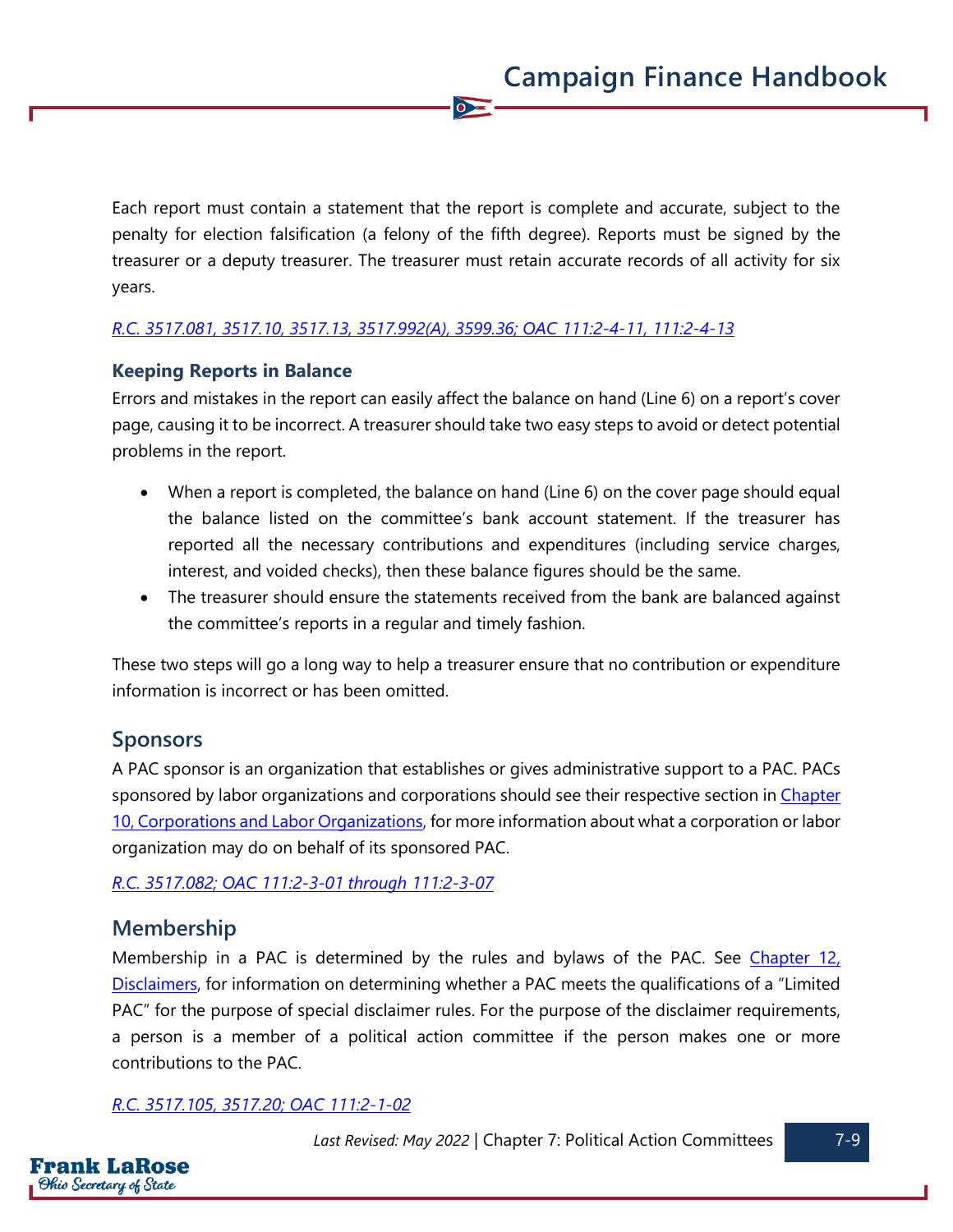### **Affiliation Between Separate PACs and PCEs**

A PAC is affiliated with another PAC or PCE if they are both established, financed, maintained, or controlled by the same corporation, organization, labor organization, continuing association, or other person, including any parent, subsidiary, division, or department of that corporation, organization, labor organization, continuing association, or other person. A PAC must list any affiliated PACs and PCEs on its DOT.

 $\bullet$ 

#### *[R.C. 3517.102\(D\);](https://codes.ohio.gov/ohio-revised-code/section-3517.102) [OAC 111:2-1-02\(H\)](https://codes.ohio.gov/ohio-administrative-code/rule-111:2-1-02)*

### **Affiliated PAC/PCE Contributions Limits**

The amount, as updated, a PAC may receive from another PAC or PCE is shown on th[e contribution](https://www.ohiosos.gov/campaign-finance/contribution-limits/)  [limit chart.](https://www.ohiosos.gov/campaign-finance/contribution-limits/) Contributions made from two or more affiliated PACs and contributions made from two or more affiliated PCEs, are considered to have been made from a single PAC or from a single PCE. See [Chapter 7, Political Action Committees,](https://www.ohiosos.gov/globalassets/candidates/cfguide/chapters/chapter7.pdf) and [Chapter 8, Political Contributing Entities,](https://www.ohiosos.gov/globalassets/candidates/cfguide/chapters/chapter8.pdf) for more information.

### **Registration Number**

All statewide PACs are issued a registration number by the Secretary of State. Every report submitted and every check issued by a statewide PAC should bear the registration number of the PAC issuing the check or filing the report. Committees that receive contributions from a statewide PAC are required to report the PAC's registration number.

#### *[R.C. 3517.10\(D\)\(1\)](https://codes.ohio.gov/ohio-revised-code/section-3517.10)*

### **Committee Checks**

Any check that a PAC uses to make a contribution or to make an expenditure must contain the full name and address of the PAC. If the PAC files with the Secretary of State, then the PAC must also include its assigned registration number on the face of any committee check.

#### *[R.C. 3517.10\(E\)\(4\)](https://codes.ohio.gov/ohio-revised-code/section-3517.10)*

#### **Loans**

A PAC may receive contributions in the form of a loan where the contributor expects to be repaid. While there is no requirement to obtain or disclose any formal loan agreement between the PAC and the contributor, it is advisable to consider having an agreement with all terms expressly detailed. Once a loan is received, the balance – along with any payments made – must be disclosed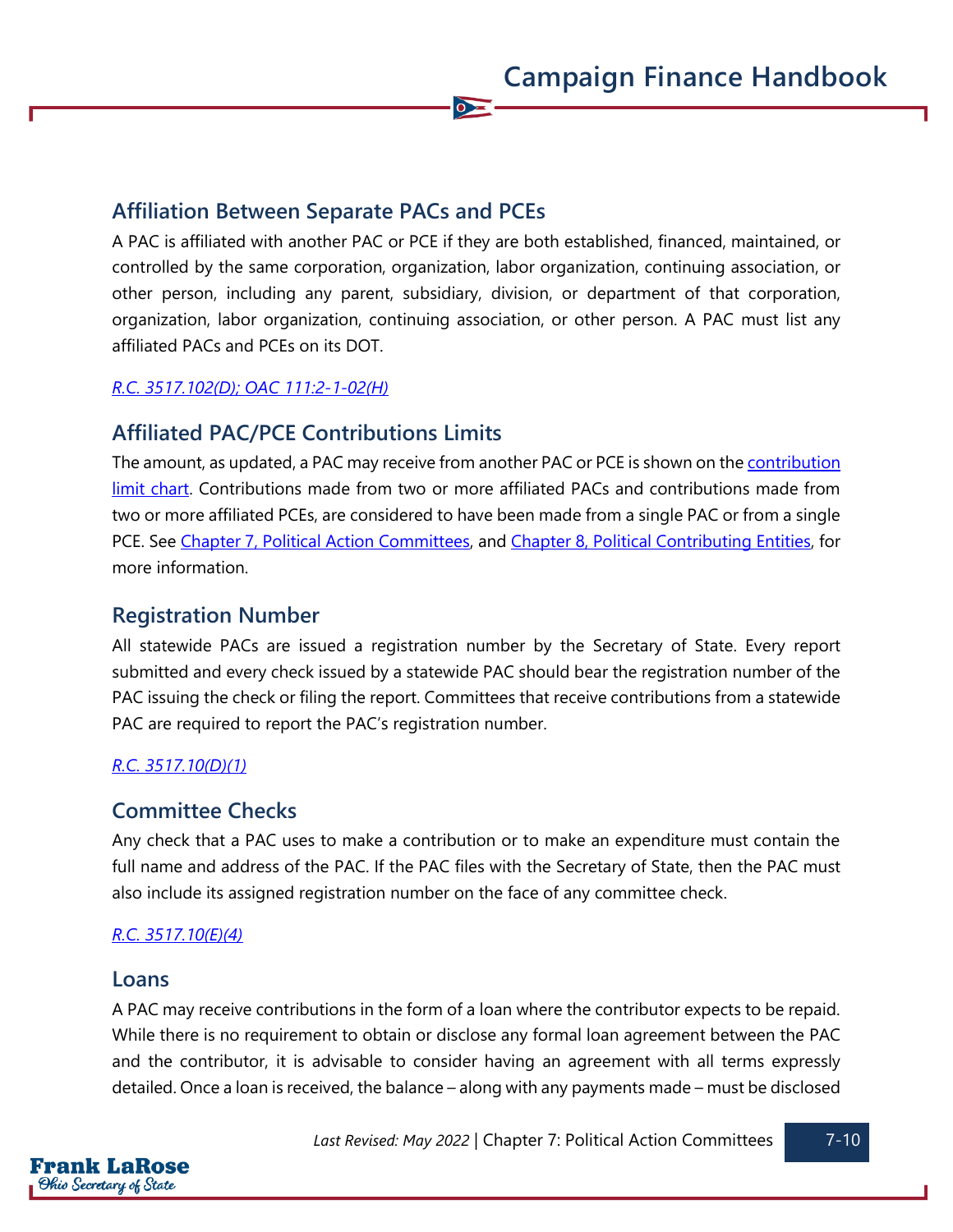on [Form 31-C, Statement of Loans Received,](https://www.ohiosos.gov/globalassets/candidates/forms/31c.pdf) in each report filed until the loan is repaid or forgiven by the contributor.

 $\bullet$ 

### **Debts**

When a PAC has received a good or service that is 60 days or more payable at the time of a reporting deadline, it must disclose the transaction on Form 31-N, Statement of Outstanding [Debts,](https://www.ohiosos.gov/globalassets/candidates/forms/31n.pdf) within that report. The debt, and any activity relating to it, must be in each report until the debt is repaid or forgiven by the contributor. If the debt is forgiven, the amount forgiven is considered an in-kind contribution.

# **CONTRIBUTIONS**

Generally, a PAC must disclose the value of all contributions it receives. All contributions must be separately itemized, except for those received at a fund-raising event or payroll deductions aggregating less than \$25 per individual per calendar year. The primary elements for complete disclosure of a contribution are:

- The name of the contributor:
- The address of the contributor;
- The date of the contribution; and
- The amount of the contribution.

### **Employer/Occupation Disclosure**

A PAC that files electronically and receives a contribution from an individual who exceeds \$100, must include the name of the contributor's current employer or, if self-employed, the name of the individual's business.

#### [R.C. 3517.10\(B\)\(4\)\(b\)\(ii\)](https://codes.ohio.gov/ohio-revised-code/section-3517.10)

### **Anonymous Contributions**

Contributors may not remain anonymous by request. If a donor does not want to be identified, the contribution is not truly anonymous, and the PAC should not accept the contribution. In all events, if an anonymous contribution is received, the PAC must make best efforts to identify the donor. If that effort does not succeed, the contribution should have an explanation of the circumstances that caused it to be anonymous and a description of the efforts made to determine the donor's identity. This information should appear in the address portion of  $Form 31-A$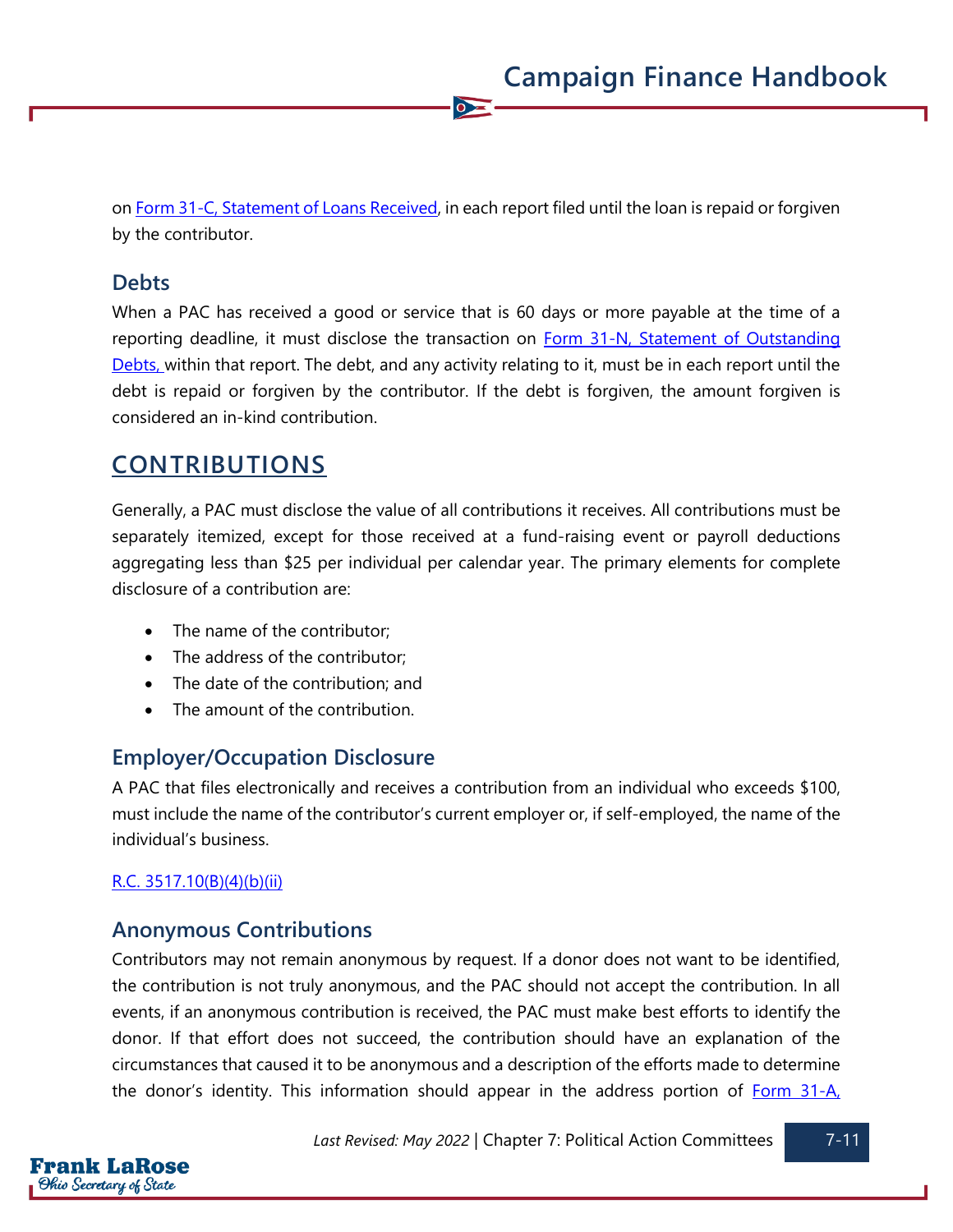[Statement of Contributions Received,](https://www.ohiosos.gov/globalassets/candidates/forms/31a.pdf) [Form 31-E, Statement of Contributions Received at a Social](https://www.ohiosos.gov/globalassets/candidates/forms/31e.pdf)  [or Fund-Raising Event,](https://www.ohiosos.gov/globalassets/candidates/forms/31e.pdf) or attached to the report as supplemental documentation.

 $\bullet$ 

#### *[R.C. 3517.10\(C\)\(2\), 3517.10\(E\)\(3\);](https://codes.ohio.gov/ohio-revised-code/section-3517.10) [OAC 111:2-1-05](https://codes.ohio.gov/ohio-administrative-code/rule-111:2-1-05)*

### **Cash Contribution Limits**

A contributor may not give more than \$100 per election in cash (coined or paper money designated as legal tender and circulated from hand to hand). A recipient must refund any amount over the \$100 limit. The PAC must disclose the full amount of the contribution received and deposited on the appropriate campaign finance report forms as well as the offsetting refund expenditure issued.

#### *[R.C. 3517.13\(F\);](https://codes.ohio.gov/ohio-revised-code/section-3517.13) [OAC 111:2-4-05](https://codes.ohio.gov/ohio-administrative-code/rule-111:2-4-05)*

### **Contribution Limits**

The amounts that PACs may contribute or accept is shown on the [contribution limit chart.](https://www.ohiosos.gov/globalassets/candidates/limitchart2021.pdf) Contributions from one PAC to an affiliated PAC are not subject to contribution limits. In all events, contributions made from affiliated PACs are considered to have been made from a single PAC.

#### *[R.C. 3517.102](https://codes.ohio.gov/ohio-revised-code/section-3517.102)*

### **Raffles**

The use of raffles or other games of chance to raise money for a political action committee, or any other political entity, while not specifically prohibited in the campaign finance statutes, is discouraged for many reasons. First, the collecting and reporting of all the required contributor information for every raffle ticket or chance sold can be very difficult. A campaign treasurer must keep a strict account of all contributions received – regardless the amount of the contribution. Second, the raffle or other games or schemes of chance in which persons pay to play may be a lottery prohibited by **Article XV, Section 6 of the Ohio Constitution** or may constitute gambling in violation of [R.C. 2915.](https://codes.ohio.gov/ohio-revised-code/chapter-2915) In addition, political fund-raising events involving a raffle or other scheme or game of chance held on the premise of a liquor permit holder may involve a violation of [OAC](https://codes.ohio.gov/ohio-administrative-code/rule-4301:1-1-53)  [4301:1-1-53](https://codes.ohio.gov/ohio-administrative-code/rule-4301:1-1-53) of the Ohio Department of Commerce, Division of Liquor Control.

Many fund-raising events award door prizes to some persons who attend. Giving door prizes of minimal value, such as flower arrangements, is unlikely to constitute a violation because the persons participating would have contributed regardless of the possibility of receiving a prize. But

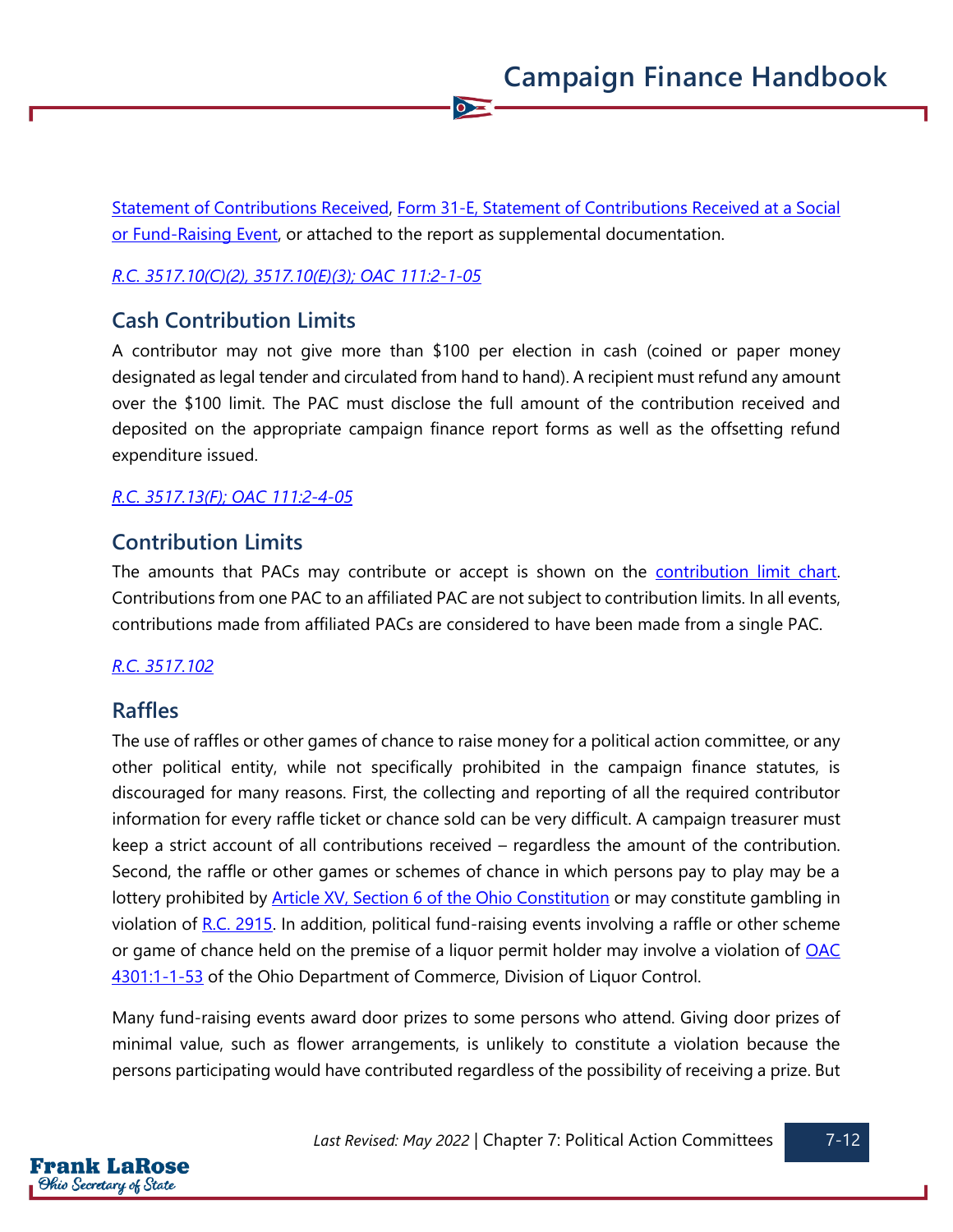if the value of the door prize is significant enough to encourage contributors to purchase an entrance ticket in order to win the prize, then a violation may have occurred.

 $\overline{\bullet}$ 

Questions or information on raffles and other schemes or games of chance should be referred to the county prosecutor in the county where the activity occurs.

*SOS Advisory No. 94-04*

### **In-Kind Contributions Received**

An in-kind contribution is a non-monetary contribution of goods or services that is made with the consent of, in coordination or cooperation with, or at the request or suggestion of, the benefited PAC. Examples include receiving postage or signs, receiving rent-free office space, having personnel compensated by a third party, or having a third party buy media advertising on behalf of the PAC. An in-kind contribution is considered a contribution and must be reported on  $31$ -J-1, [In-Kind Contributions Received.](https://www.ohiosos.gov/globalassets/candidates/forms/31j1.pdf)

#### *[R.C. 3517.01\(C\)\(16\)](https://codes.ohio.gov/ohio-revised-code/section-3517.01)*

### **Contributions from Minor Children**

PACs are prohibited from accepting contributions from any individual under the age of seven.

#### *[R.C. 3517.102\(C\)\(7\)](https://codes.ohio.gov/ohio-revised-code/section-3517.102)*

### **Contributions from Joint Checking Accounts**

Contributions received from a joint checking account shall be considered a contribution from the person signing the check, absent evidence to the contrary. If the contribution is to be apportioned to each account holder, the contributions must be reported separately as two individual contributions.

#### *[OAC 111:2-4-14](https://codes.ohio.gov/ohio-administrative-code/rule-111:2-4-14)*

### **Corporate/Professional Association Contributions**

Corporations are prohibited from contributing to political action committees. This prohibition applies to the provision of corporate funds or property to a candidate or campaign committee.

#### *[R.C. 3599.03;](https://codes.ohio.gov/ohio-revised-code/section-3599.03)*

Corporations may communicate information about candidates so long as the communication is sent to only the shareholders, employees, directors, or officers of the corporation or to the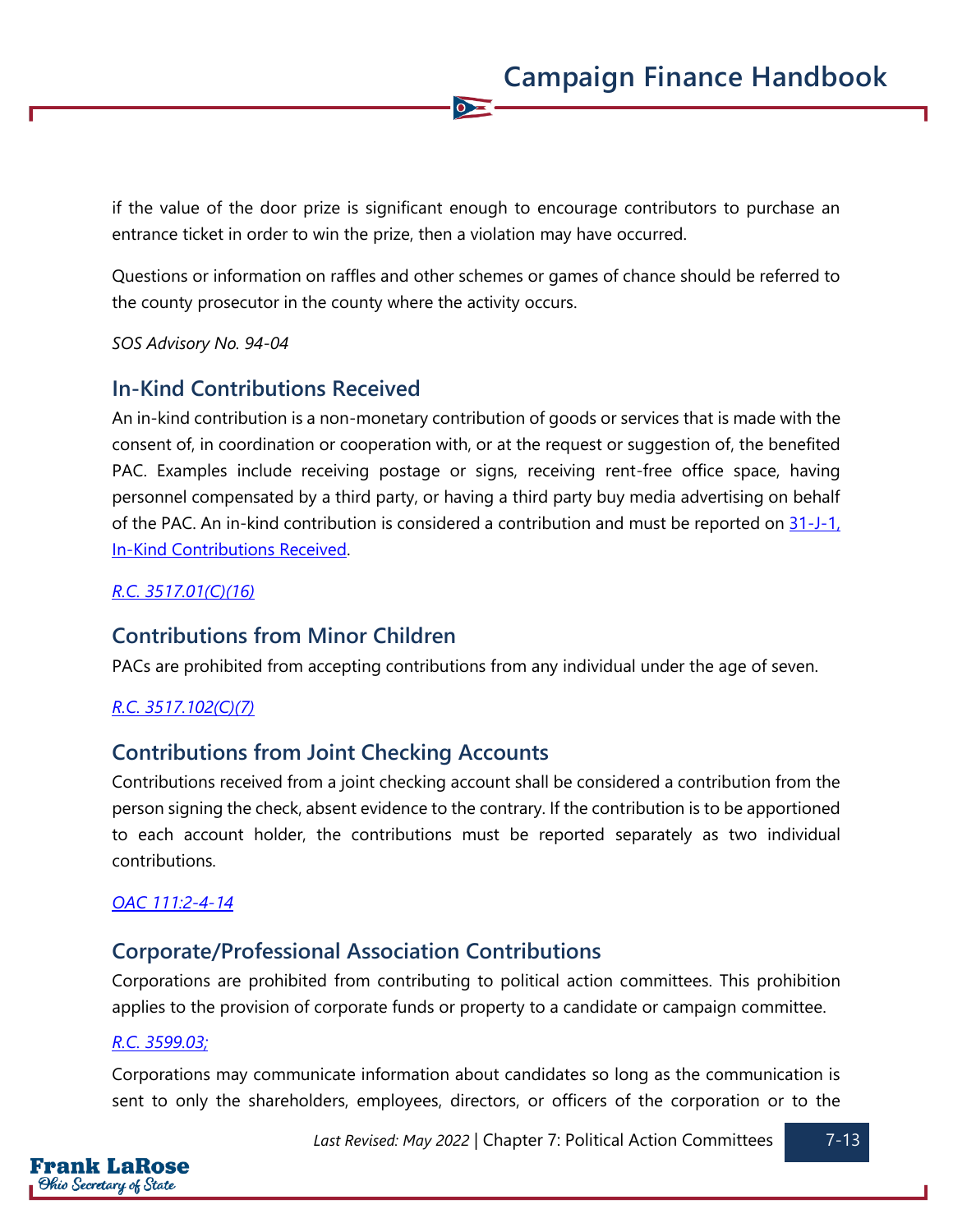immediate families of those individuals. Such communication may be made by mail, email, reports, memoranda, or other method of direct communication. The posting or authorized posting of campaign literature is permitted by a corporation so long as the literature is placed in an area generally accessible only to the employees, shareholders, directors, or officers of the corporation. See [Chapter 10, Businesses and Labor Organizations,](https://www.ohiosos.gov/globalassets/candidates/cfguide/chapters/chapter10.pdf) for more information.

 $\bullet$ 

#### *[R.C. 3599.03\(G\)\(3\);](https://codes.ohio.gov/ohio-revised-code/section-3599.03) [OAC 111:2-3-08](https://codes.ohio.gov/ohio-administrative-code/rule-111:2-3-08)*

Professional associations (e.g., physicians, architects  $\&$  dentists) under [R.C. 1785,](https://codes.ohio.gov/ohio-revised-code/chapter-1785) limited liability companies under  $R.C.$  1705, or partnerships as defined by  $R.C.$  1776 through 1783, are not "corporations" under [R.C. 3599.03.](https://codes.ohio.gov/ohio-revised-code/section-3599.03) These entities are considered either partnerships or unincorporated business associations.

#### *[R.C. 3517.10\(I\);](https://codes.ohio.gov/ohio-revised-code/section-3517.10) [OAC 111:2-4-20;](https://codes.ohio.gov/ohio-administrative-code/rule-111:2-4-20) [OEC Adv. 96ELC-03](https://elc.ohio.gov/wps/portal/gov/elc/opinions-decisions/advisory-opinions/by-year/96-03)*

To determine the status of a business or a corporation registered in Ohio, you may contact the Secretary of State's Business Services Division at 877.767.3453. Also, the complete database of business entity filings is available and can be searched at the **[Secretary of State's website](https://www.ohiosos.gov/)**. Follow the links for Businesses and [Business Search.](https://businesssearch.ohiosos.gov/)

### **Partnerships/Unincorporated Associations**

Contributions received from partnerships or unincorporated associations must reflect both the name of the entity and the individual contributing. Incorporated professional associations and limited liability companies are considered unincorporated associations or, if applicable, partnerships. Contributions may be transmitted by these entities but must include, at the time of the distribution, detailed information on the allocation of the contribution amount among the owners or partners of the unincorporated association or partnership. A recipient may not accept, deposit, or use a contribution from a partnership or other unincorporated business unless the recipient has the allocation information necessary to itemize the contribution by the partner, owner, or member.

#### *[R.C. 3517.10\(I\);](https://codes.ohio.gov/ohio-revised-code/section-3517.10) [OAC 111:2-4-20;](https://codes.ohio.gov/ohio-administrative-code/rule-111:2-4-20) [OEC Adv. 96ELC-03](https://elc.ohio.gov/wps/portal/gov/elc/opinions-decisions/advisory-opinions/by-year/96-03)*

### **Contributions Received Through Online Payment Processors**

Online payment processing applications must provide for complete reporting of all contribution disclosure requirements, including: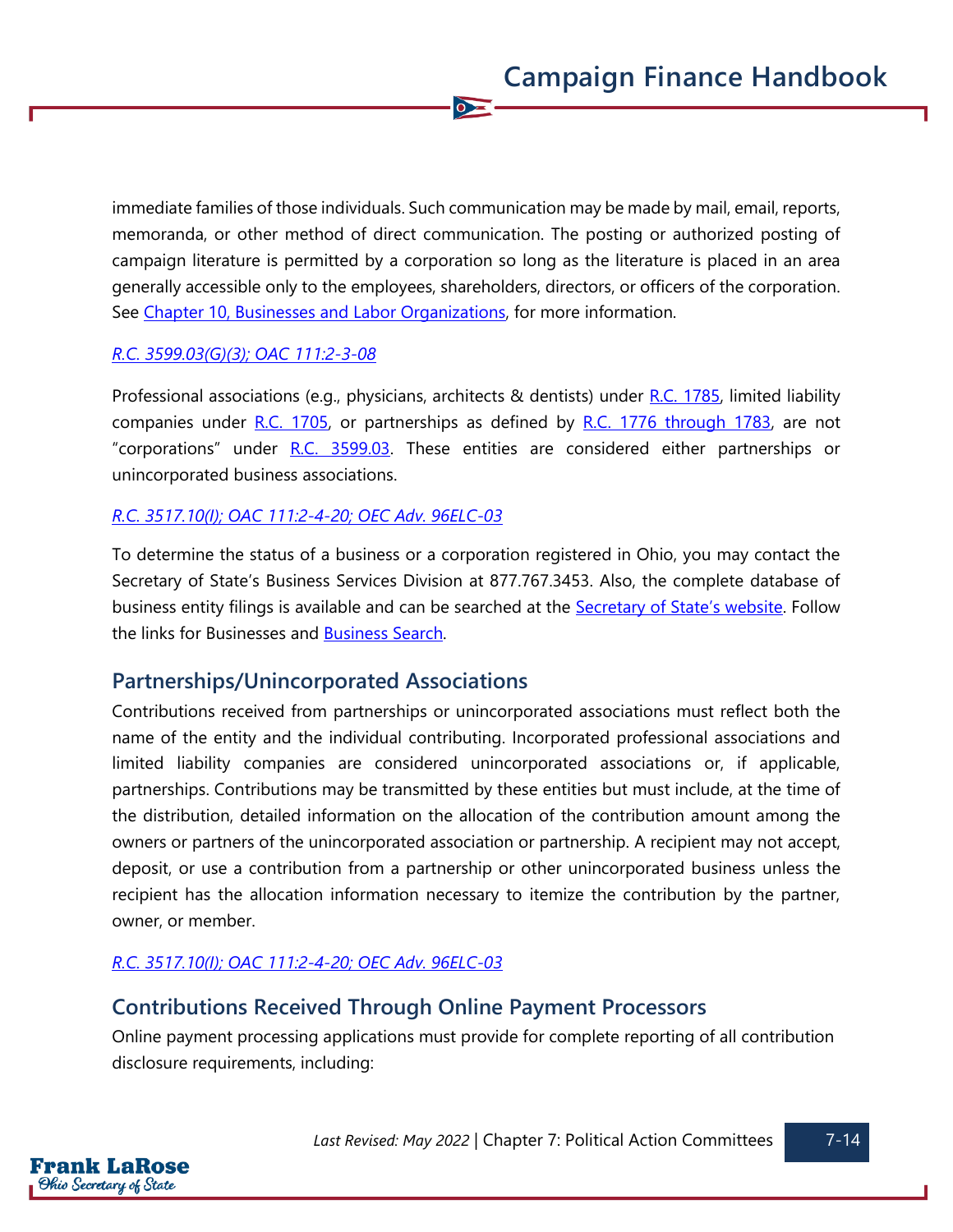- Full name of contributor;
- Complete street address of contributor;
- Date of contribution;
- Full amount of contribution as authorized by contributor; and
- Contributor employer (or, if self-employed, occupation, and business name), if applicable.

 $\overline{\bullet}$ 

The recipient of an online contribution must disclose the full amount of the payment as a contribution. Any fee associated with the processing of the contribution must be disclosed as an offsetting expenditure. The fees assessed on multiple contributions made through an online payment processor during any reporting period may be aggregated to disclose as a single expenditure transaction. A committee that aggregates payment processing fees must attach a copy of the statement verifying the individual expenditures to the respective campaign finance statements.

### **Fund-Raiser Exemption**

A PAC must report the name, address, date, and amount for each contribution received on each report it files. However, a PAC does not need to itemize contributions totaling \$25 or less received at a specific fund-raising activity within a report. These contributions may be reported as a single line item with an aggregate amount on **Form 31-E, Statement of Contributions Received at a Social** [or Fund-Raising Event.](https://www.ohiosos.gov/globalassets/candidates/forms/31e.pdf)

Additionally, in-kind contributions totaling \$325 or less from one contributor at a single fundraising activity are not required to be itemized. These contributions should be reported as a single line item with an aggregate amount on **Form 31-J-1**, Statement of In-Kind Contributions Received. In all events, the treasurer must keep itemized records of all contributions, in case such records are requested by the auditing authority.

#### *[R.C. 3517.10\(B\)\(4\)\(e\)](https://codes.ohio.gov/ohio-revised-code/section-3517.10)*

### **Public Employee Solicitations**

Public employees may not solicit contributions or be solicited for contributions while performing their official duties or while they are in those areas of a public building where official business is transacted or conducted. The term "public employee" does not include any person holding an elective office.

#### *[R.C. 3517.092\(F\)](https://codes.ohio.gov/ohio-revised-code/section-3517.092)*

Frank LaRose **Ohio Secretary of State**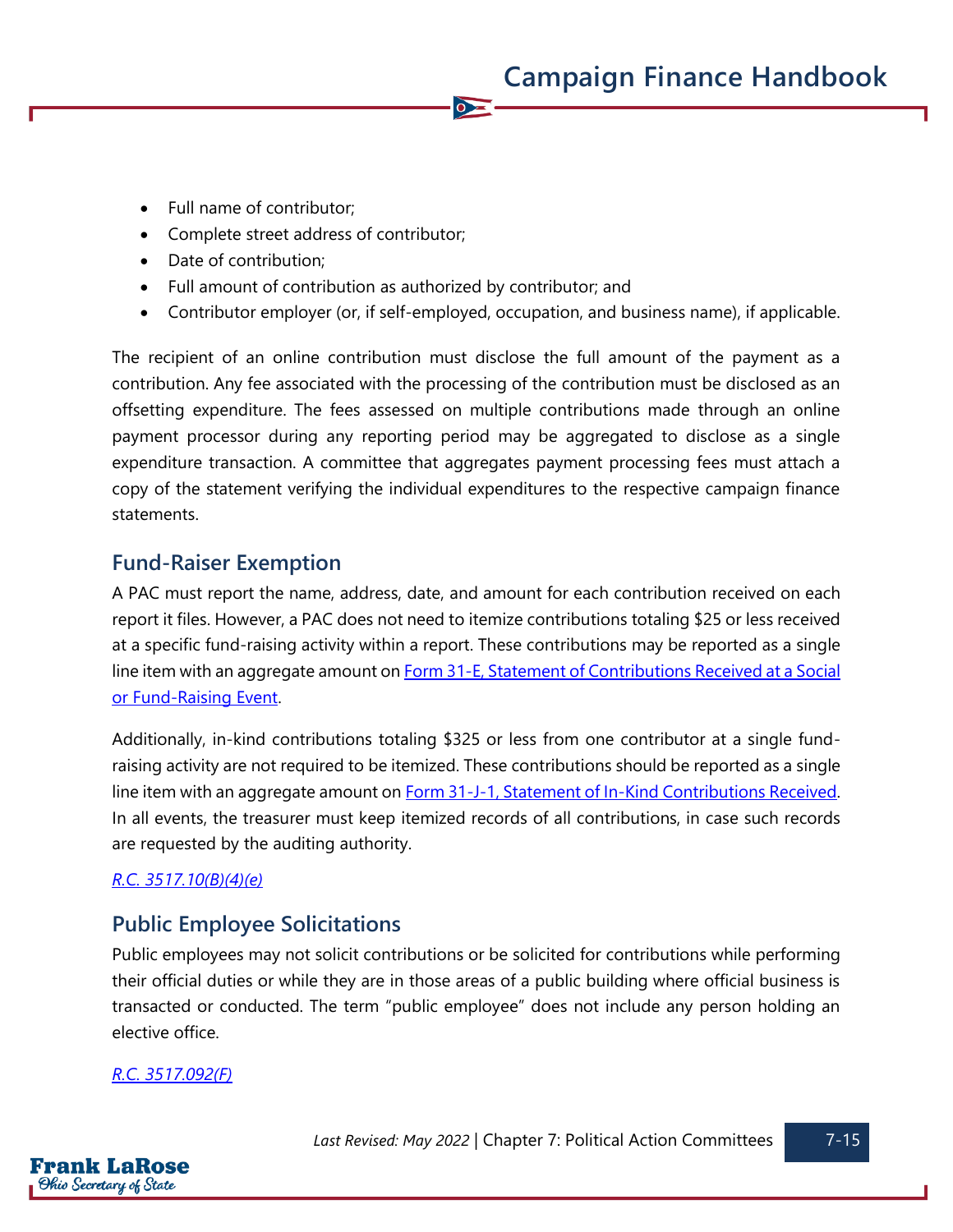### **Deposit of Contributions and Other Income**

The PAC must deposit all contributions in an account within 30 days of receipt or return the contribution to the donor. A contribution that is clearly illegal must be returned and not deposited. A contribution that appears on its face to be legal (e.g., not from a foreign national, corporation, or in excess of the contribution limits) may be deposited and used by the PAC.

 $\bullet$ 

Contributions that appear questionable may be deposited, but not spent. The treasurer must make a good-faith effort to determine the legality of the contribution. If, within 30 days of receipt, it cannot be determined that the contribution is legal, then it must be returned.

If a contribution is kept that is later found to be illegal, then the PAC must refund it within 10 days of the discovery.

#### *[OAC 111:2-4-11](https://codes.ohio.gov/ohio-administrative-code/rule-111:2-4-11)*

## **EXPENDITURES**

#### **Independent Expenditures**

An independent expenditure is an expenditure that is made in support of or in opposition to either a candidate or a ballot issue without the consent of, and not in coordination, cooperation, or consultation with, or at the request or suggestion of the candidate, agent of the candidate, or ballot issue committee. Such expenditures are reported by the PAC or entity that makes them, but not by the benefited committee.

#### *[R.C. 3517.01\(C\)\(17\),](https://codes.ohio.gov/ohio-revised-code/section-3517.01) [3517.105;](https://codes.ohio.gov/ohio-revised-code/section-3517.105) [OAC 111:2-2-01,](https://codes.ohio.gov/ohio-administrative-code/rule-111:2-2-01) [111:2-2-02](https://codes.ohio.gov/ohio-administrative-code/rule-111:2-2-02)*

#### **Permissible Use of Funds**

PACs may use their contributions to influence the results of an election, to make a charitable donation, or to refund excess or illegal contributions. PACs may use contributions to influence the results of an election by both spending money and making in-kind contributions. Charitable contributions are those made to a charity designated as exempt from federal income taxation under subsection 501(a) and described in subsections 501(c)(3), 501(c)(4), 501(c)(8), 501(c)(10), or 501(c)(19) of the Internal Revenue Code, or to any charity approved by advisory opinion of the Ohio Elections Commission.

*[R.C. 3517.08\(G\),](https://codes.ohio.gov/ohio-revised-code/section-3517.08) [3517.01\(C\)\(6\)](https://codes.ohio.gov/ohio-revised-code/section-3517.01)*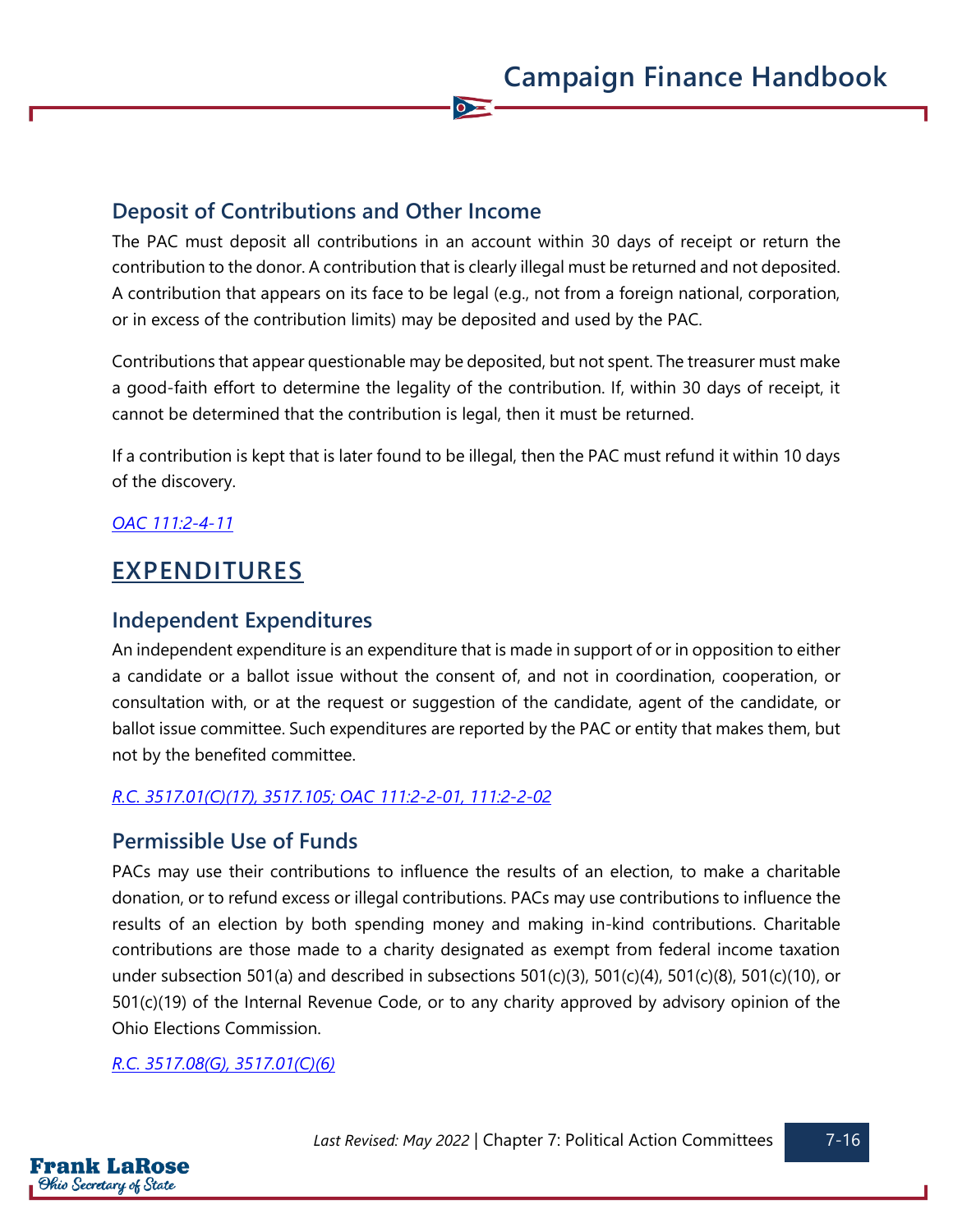No person may convert for personal or business use anything of value from a PAC's funds.

 $\bullet$ 

#### *[R.C. 3517.13\(O\)](https://codes.ohio.gov/ohio-revised-code/section-3517.13)*

PACs may not refund a contribution unless the purpose is to refund a contribution in excess of the applicable contribution limit or to refund a contribution that has been found to be illegal.

#### *[OEC Adv. 99ELC-03](https://elc.ohio.gov/wps/portal/gov/elc/opinions-decisions/advisory-opinions/by-year/99-03)*

#### **Expenditure Verification**

Every expenditure in excess of \$25 must have a corresponding canceled check or receipt photocopy attached to the report. A proper receipt is one that has been marked "PAID" by the vendor. In addition, the Secretary of State or the county board of elections may request a mileage log for mileage reimbursements, so that the expenditure and its appropriateness may be verified. If canceled checks are not returned or provided by the banking institution of the PAC, a copy or printout of the PAC's bank statements will suffice for the receipt requirement so long as the name of the vendor, date of transaction, and amount of the expenditure are all provided. Additionally, printouts of cancelled check images as provided by the PAC's banking institution satisfy the expenditure verification requirement.

#### *[R.C. 3517.10\(D\);](https://codes.ohio.gov/ohio-revised-code/section-3517.10) [OAC 111:2-4-13;](https://codes.ohio.gov/ohio-administrative-code/rule-111:2-4-13) [OEC Advs. 87ELC-03,](https://elc.ohio.gov/wps/portal/gov/elc/opinions-decisions/advisory-opinions/by-year/87-3) [87ELC-12](https://elc.ohio.gov/wps/portal/gov/elc/opinions-decisions/advisory-opinions/by-year/87-12)*

#### **In-Kind Contributions Made**

An in-kind contribution made occurs when a PAC gives items or services to another committee or pays the bill for items or services for another committee's benefit. An in-kind contribution made is considered a disbursement and should be reported as such on [Form 31-J-2, In-Kind](https://www.ohiosos.gov/globalassets/candidates/forms/31j2.pdf)  [Contributions Made.](https://www.ohiosos.gov/globalassets/candidates/forms/31j2.pdf) If the in-kind contribution made involved the outlay of money, then a corresponding expenditure entry should appear on [Form 31-B, the Statement of Expenditures,](https://www.ohiosos.gov/globalassets/candidates/forms/31b.pdf) or if related to an event [Form 31-F, Statement of Expenditures for Social or Fund-raising Event.](https://www.ohiosos.gov/globalassets/candidates/forms/31f.pdf)

### **REPORTING**

#### **Corrections and Amendments**

A PAC must file an amended report when a correction is necessary, it obtains additional information, or when ordered by the PAC's auditing authority. Amendments consist of only corrections to previously submitted information or additional information. The amendment should include either a report cover page or a cover letter specifying the name of the PAC that is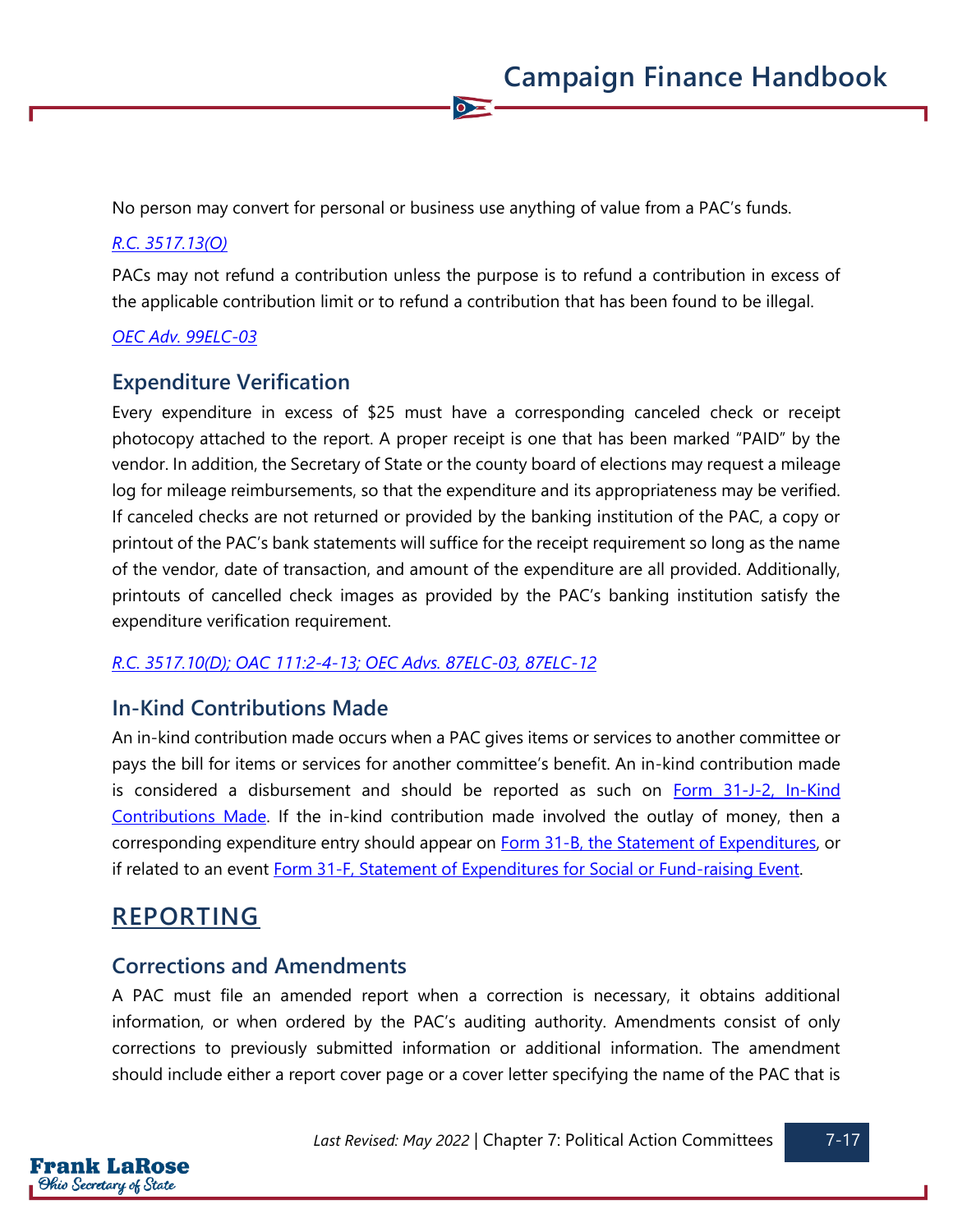filing and what report is being amended. When the error is found, or when checks are received that could not earlier be attached to a report, the amendment should be filed immediately.

 $\bullet$ 

When an auditing authority requests more information or a correction to a report, the PAC has 21 days to provide the information or correction.

#### *[R.C. 3517.11\(B\)](https://codes.ohio.gov/ohio-revised-code/section-3517.11)*

### **Payroll Deduction Exemption**

Generally, a PAC must report the name, address, date, and amount for each contribution received. This detail must be provided with each report filed. However, a PAC that receives voluntary contributions via payroll deduction totaling \$25 or less per contributor per calendar year may aggregate the contributions in a filing with the description "Voluntary contributions received via payroll deduction aggregating \$25 or less per calendar year" along with the date and amount. If the contributions received from a contributor exceed an average of \$2 per month, those contributions should be itemized in the report from the beginning of the calendar year. If the PAC does not know at the beginning of the year the amount of aggregate contributions it will receive from some of its members in a year, it may be easier for the PAC to provide an itemized list of all contributions received for each report filed. This information must be provided when the report is filed. If the report must be filed electronically under  $R.C.$  3517.106, then the contribution information must be in the electronically filed report.

#### *[R.C. 3599.031,](https://codes.ohio.gov/ohio-revised-code/section-3599.031) [3517.10\(B\)\(4\)\(e\)](https://codes.ohio.gov/ohio-revised-code/section-3517.10)*

A PAC must include all contributions received during that reporting period when filing a report. When a PAC receives contributions via payroll deduction, the PAC is only responsible for reporting contributions that it has actually received during that reporting period. As an example, contributions deducted from the contributor's pay during the Pre-Primary period, but which are not received by the PAC until the Post-Primary period, will not be reported in the Pre-Primary report. The date the PAC received the check containing the contributions is used to determine in which report the data should be included.

### **Record Retention**

PACs must keep their records for six years, even when changing treasurers. This requirement includes all bank records (including deposit records), reports, amendments, correspondence, receipts, invoices, and mileage logs.

*[R.C. 3517.10\(C\), \(D\);](https://codes.ohio.gov/ohio-revised-code/section-3517.10) [OAC 111:2-4-13](https://codes.ohio.gov/ohio-administrative-code/rule-111:2-4-13)*